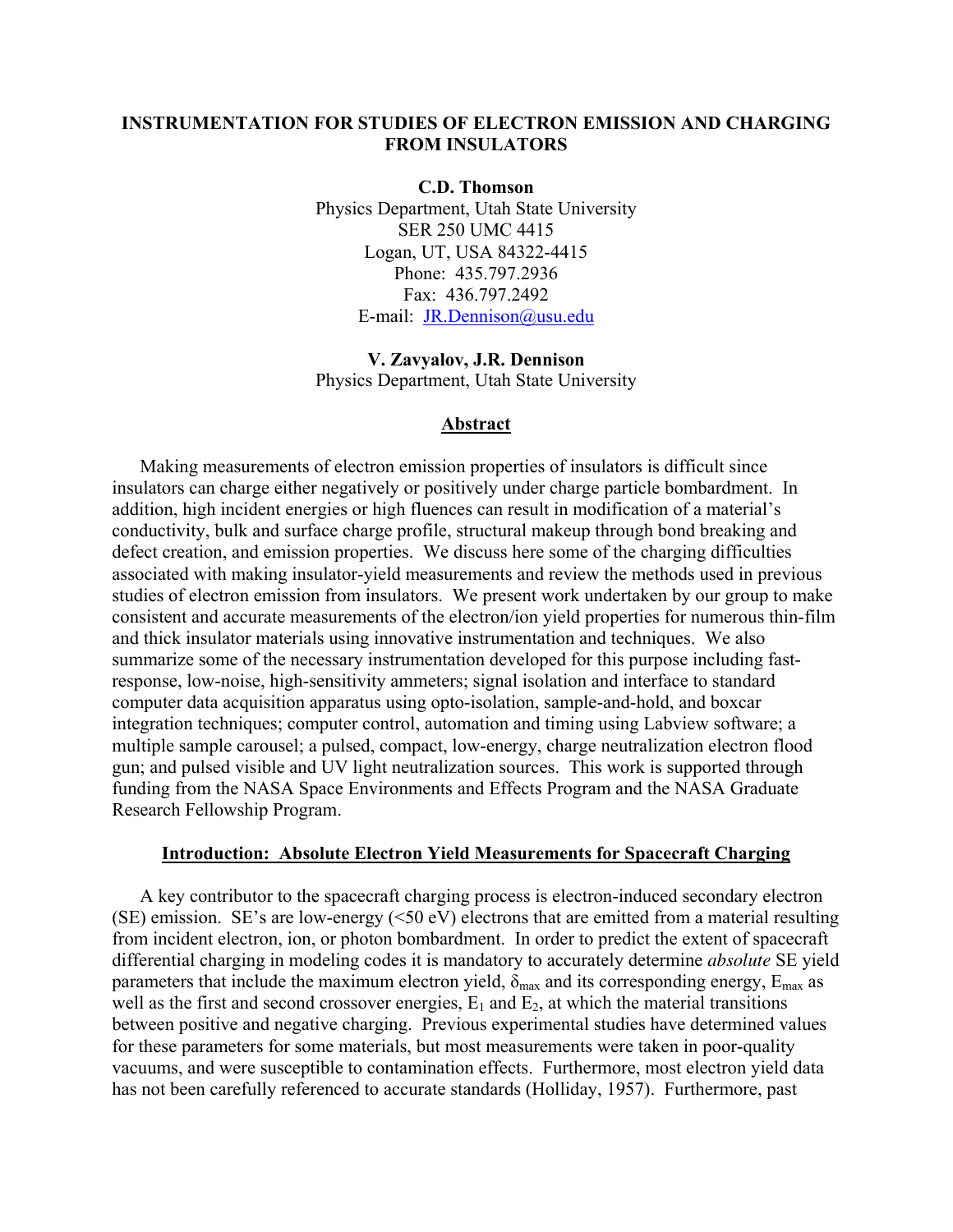attempts to calibrate detector systems have only been partially successful. In all reviewed cases, second order corrections corresponding to absorption and scattering (within the detector apparatus) were neglected. Consequently, existing electron yield data that have been corrected against previous standards may be relatively correct, but the absolute accuracy remains uncertain.

A primary focus of the research at Utah State University (USU) has been the development of instrumentation and methods for measuring absolute total, SE, and back scattered electron (excited electrons with energies >50 eV, termed BSE) yields of numerous conductor and insulator materials to incorporate into the NASA/SEE Charge Collector material database (Dennison, 2002). For the last few years, measurements have been made on various conductor samples using a DC-measurement system that has involved continuous electron, ion, and photon sources along with sensitive slow-response ammeters used to measure electron currents. Improvements at USU described here include data acquisition in an ultra-high vacuum (UHV) environment for surface contamination control, and the utilization of a fully enclosing hemispherical grid detection system that has been calibrated (both through calculation and measurement) to account for detector losses. These corrections ensure the accuracy of our absolute yield measurements. A review of our recently extended capabilities to make insulatoryield measurements using pulsed electron-beam sources, in addition to optically isolated, fastresponse sensitive electronics and various charge-neutralization techniques is given. Both the DC- and pulsed-yield setups are fully automated such that multiple measurements can be made in a short turn-around time. A complete description of the DC-system setup as well as the pulsed-system setup, along with additional insulator-yield and charging data is available in other works (Thomson, 2004; Nickles, 2002; Dennison, 2002).

This paper reports basic concepts, instrumentation, calibration and test results of both our DC- and pulsed- electron beam system to measure accurate SE and BSE yields of both insulators and conductors. Finally, validation of the pulsed-measurement system in comparison to the DCmeasurement system will be shown along with pulsed-yield data on an anodized Al2219 alloy.

## **Overview of Insulators and Conductor Yield Measurements**

Historically, SE and BSE yields have been measured by either using a sample biasing scheme (to either attract or repel SE's) or by using a retarding field grid (biased between 0 V and -50 V) detector. Of these two approaches, the grid/detector scheme is considered to be more accurate, although technically more complicated since all electron current entering or leaving the measuring apparatus needs to be accounted for (Nickles, 2002; Seiler, 1983). This often requires the utilization of several sensitive ammeters that can float independently. It has been well established that small changes in absolute magnitude of yield coefficients can have substantial effects on spacecraft potentials [Davies, 1997; Chang, 2000]. Hence, it is essential that our experimental investigations provide calibration of absolute electron yield measurements, with a target of  $\sim$ 5% accuracy.

Such measurements on conductors are straightforward since a constant electron current source can be utilized and DC-currents coming off of the sample can be measured using standard picoammeters. Additionally, by grounding the conductor sample, any charge that leaves or is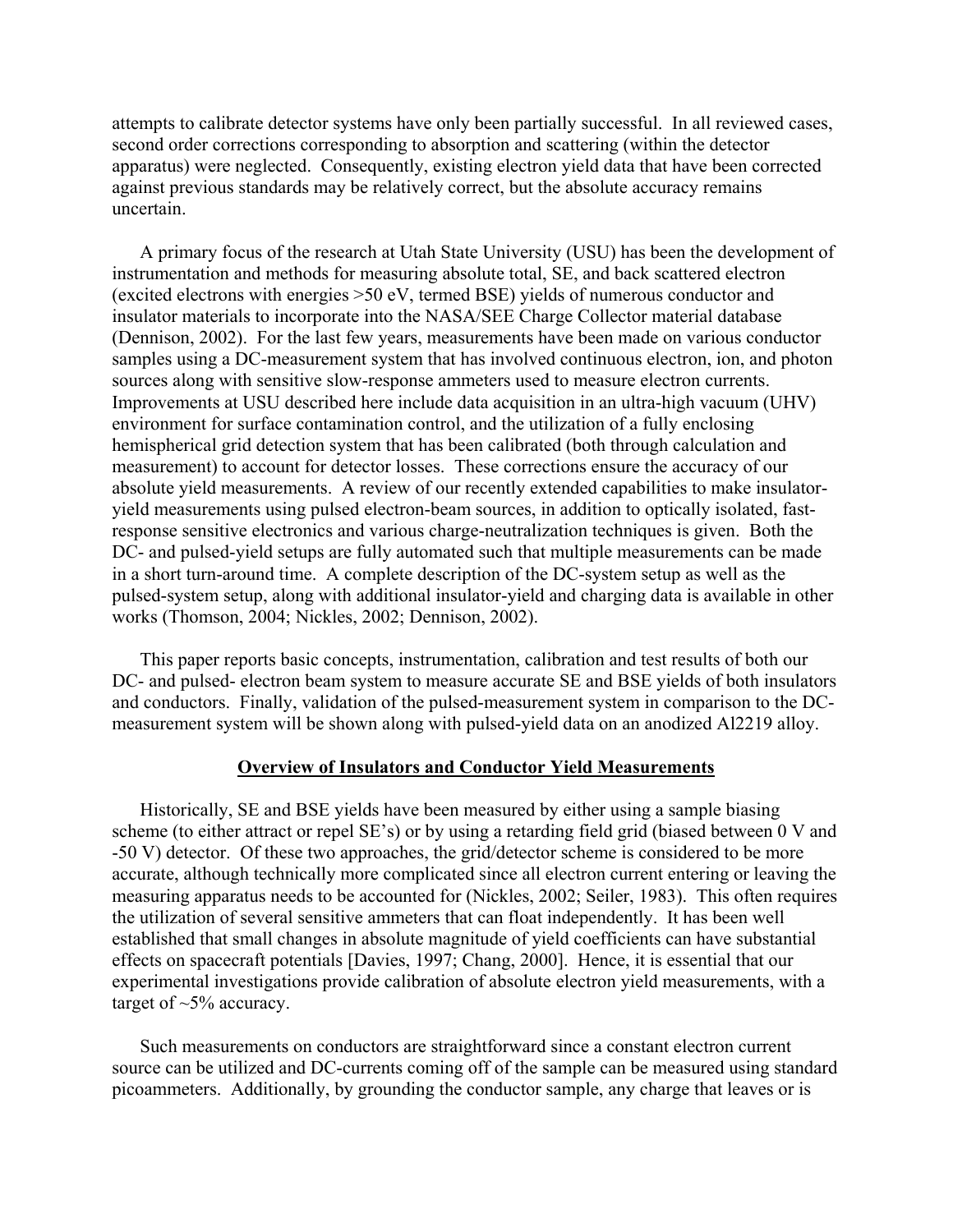absorbed into the material can be immediately neutralized to ground. Electron yield measurements on dielectrics are more difficult to make than on conductors, since any charge that is deposited in the material cannot easily be dissipated. During measurements of electron emission properties of insulators, charge builds up near the sample surface because of low bulk and surface conductivity and lack of charge dissipation. The resulting sample potentials that develop can affect incident electron landing energies, and produce energy shifts of the emitted electrons, and consequently lead to significant errors in the measured SE and BSE yield measurements. To control insulator charging, pulsed-electron beams and neutralization sources are implemented.

An important phenomenon that limits the incident-electron pulse width and frequency practical for SE yield measurements on insulators is a surface potential buildup during the primary electron pulse. This potential is proportional to the total charge deposited on the insulator surface, which is directly related to the electron pulse duration and electron beam intensity, that is to total electron fluence. This implies a primary limitation on the pulsemeasurement system design with regards to the speed and sensitivity of the ammeters used for detecting electron yield currents. Other limitations arise from the necessity to monitor low-level currents from several sources that are biased over a range of zero to hundreds of volts. The DC measurement scheme built at USU has proven to be one of the most accurate and versatile systems for the metrological absolute measurements of the emission properties of conducting materials. Based on this previous experience for conductive materials, a similar pulse measurement scheme for the insulating materials has been developed and tested.

### **General Experimental Setup**

A simple schematic of the measurement setup is shown in Fig. 1. The sample is enclosed in the hemispherical detection apparatus, and an incident electron (or ion) beam enters into the assembly through a tubular aperture in the back of the detector housing. Sensitive ammeters are tied independently to the electron collector, biasing grid, sample, and sample stage to account for all incident and emitted electron current. The retarding grid can be biased negatively (or positively) to reject or pass electrons excited from the sample. Potentials on the suppression grid are controlled using a Keithley 230 voltage supply controlled via GPIB interfacing by a computer for both DC and pulsed-yield setups. The electron collector always remains at a +50 V bias (supplied by a standard power supply with the DC-yield setup and with batteries for the pulsed-yield setup) with respect to the retarding grid both to ensure that all electrons passing through the grid reach the collector, and also to ensure that any SE's emitted from the collector are returned to the collector. Total and BSE yields are directly measured by applying a 0 V or - 50 V bias to the retarding grid, and then by taking the ratio of the collector current over the total incident current. The total incident current can be determined in three ways: i) by directly monitoring the electron gun emission current; ii) by measuring the total gun current using a Faraday cup; iii) or by simply summing the sample, grid, collector and stage currents. All three methods have been shown to produce results for the total incident current consistent to  $\sim$ 3 %; the third method is more expedient, and was therefore implemented most often.

Details of the USU surface analysis chamber are given in Dennison (2003). All measurements are performed in an UHV chamber pumped with turbomolecular and ionization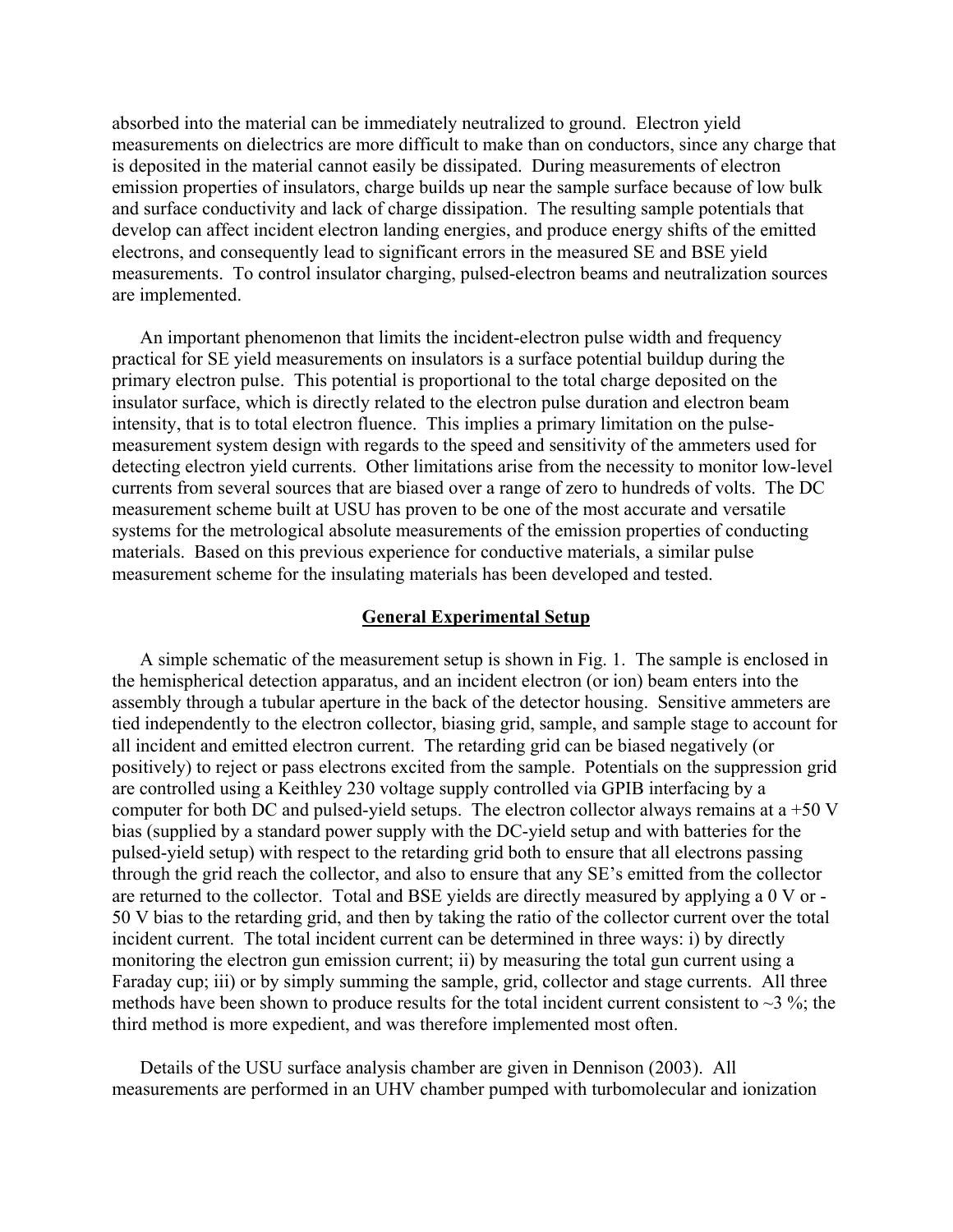pumps to pressures ranging from  $10^{-10}$  to  $10^{-8}$  Torr (determined using ion gauges), depending on the sample data set. Ion gauges are turned off during measurements as they emit stray electron and ion current (fractions of nanoamperes) into the chamber. Hence, the gauges act as an agent for positive insulator charging, and also affect the yield measurements by introducing stray currents.



# **Figure 1. Basic schematic for DC- and pulsed- yield measurements. The incident electron beam enters through the detector aperture tube. Collector, retarding grid, sample, and stage currents are measured to calculate electron yields.**

Two electron guns are available for making yield measurements: a low-energy gun (STAIB EK-5-S, energy range 50eV to 5 keV with pulsing capabilities from 1  $\mu$ s to continuous emission), and a high-energy gun (Kimball ERG-21, energy ranging from 4 keV to 30 keV, pulsing from 10 ns to continuous emission). Both guns provide beam currents ranging from 10-100 nA, with beam spot diameters ranging from 0.8 to 2 mm depending on the energy. Samples are placed on an 11-sample carousel that can be swung around to face the electron sources (Dennison, 2003). Thin-film conductor foils and insulator films are glued to  $10.0 \pm 0.1$  mm diameter Oxygen Free High Conductivity (OFHC) copper cylinders using a UHV adhesive containing fine silver powder to provide electrical contact between the films and substrate.

# **DC-Yield Measurement System**

Using the detector setup described above, electron yields are measured using the DC-setup shown in Fig. 2. Yields are then calculated as ratios of the emitted current to the total incident current. For total yield measurements, the grid bias is set to 0 V, and are calculated in terms of the collector, sample, stage and grid currents. BSE yields are measured and calculated in a similar manner, with the grid potential at -50 V. Yield equations are then

$$
\sigma = \frac{I_{Collector}}{I_{Incident}} = \frac{I_{Collector}}{I_{Collector} + I_{Sample} + I_{Stage} + I_{Grid}(0V)} \quad \text{and}
$$
\n
$$
\eta = \frac{I_{Collector}}{I_{Collector} + I_{Sample} + I_{Stage} + I_{Grid}(-50V)}
$$

Finally, SE yields are calculated as the difference between the BSE and SE yields as  $\delta = \sigma - \eta$ .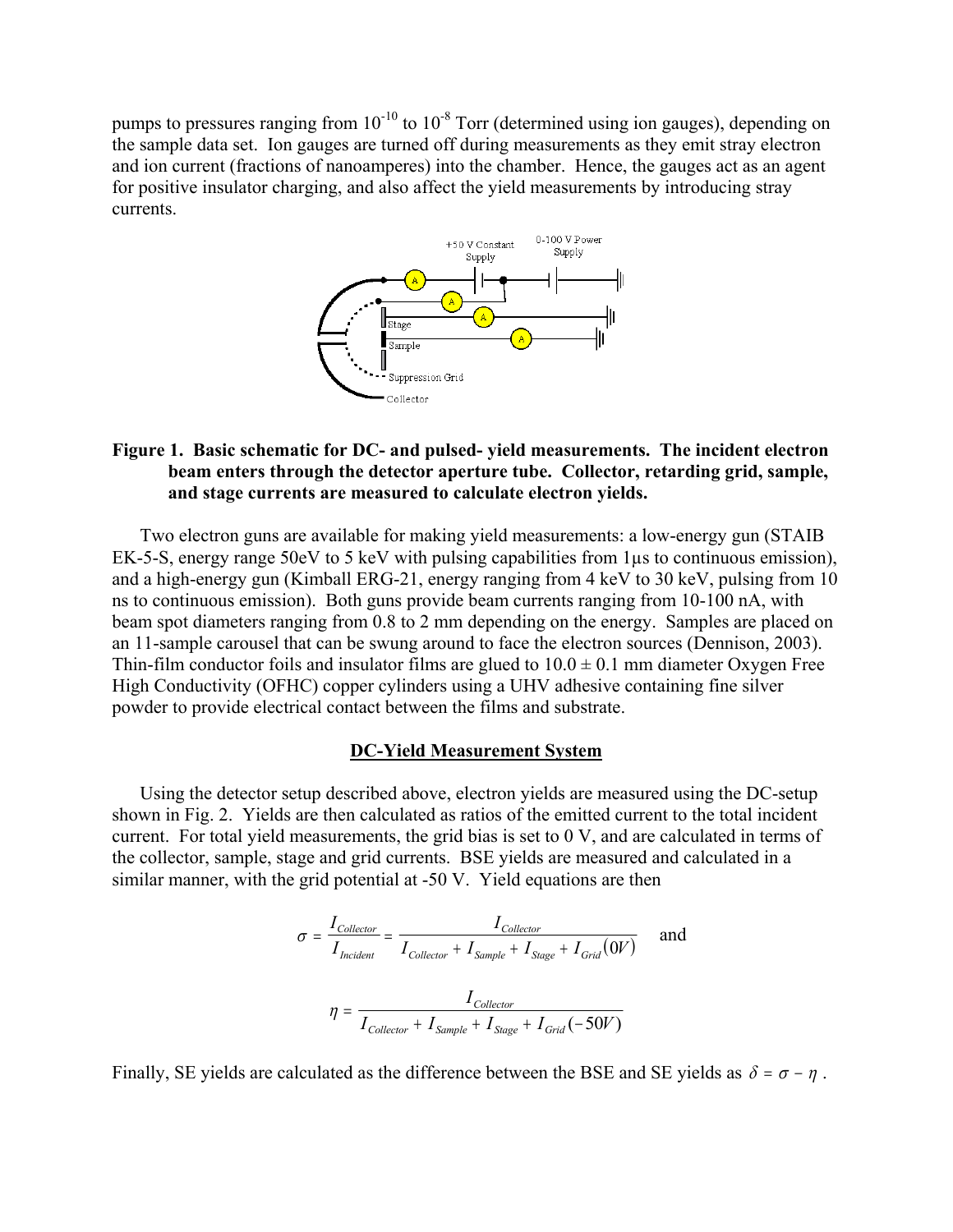To achieve our goal of 5% accuracy in yield measurements, a retarding field energy analyzer and direct current measurement using electrometers have been used by us and other investigators (Nickles, 2002), rather than more precise or sensitive energy analyzers or detectors. However, accurate absolute yield measurements using such grid analyzers require corrections for scattering off the grids and other detector surfaces and for other geometrical factors. Spherical or hemispherical retarding grids are most common, as their radial electrostatic fields provide better energy resolution. Corrections for spherical grids that fully surround the sample are much simpler to determine than those for hemispherical grids (Sternglass, 1953; Jonker, 1951). However, we have used hemispherical grids to facilitate use of a sample carousel for increased sample throughput (Nickles, 2002).



**Figure 2. DC-yield measurement block diagram for conductors.** 

We have arrived at a consistent set of correction factors with  $\leq 5\%$  uncertainty for the various types of measurements performed using the USU detector. Determination of the correction factor values was based on consideration of: (i) numerous calibration measurements; (ii) detailed numerical modeling of the grid corrections for our apparatus; and (iii) comparison with previous yield measurements by other investigators, where available. Validation experiments and comparison with prior studies of SE, BSE and ion yields were made for polycrystalline Au samples, because Au has been studied extensively and is relatively free of contamination effects due to its inert nature. Uncertainties in the calibration measurements and modeling of the grid corrections were all at about the 5% level, consistent with our target objective for accuracy of absolute yield measurements.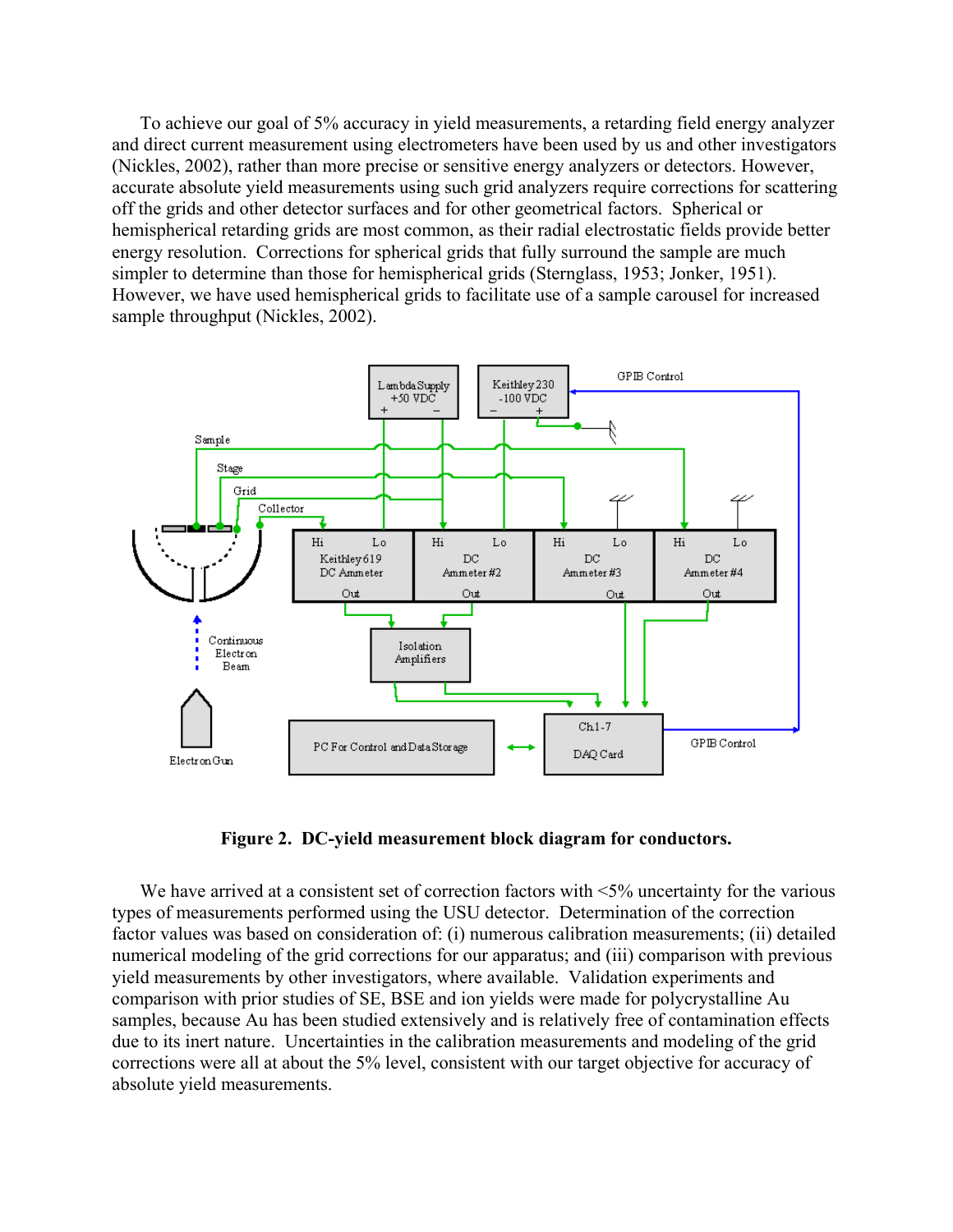A complete discussion of grid correction calculations for our detector for total yield, BSE yield, SE yield, ion yield, and photoyield are presented elsewhere (Nickles, 2002; Thomson, 2004). The largest grid correction is the opacity of the grids, accounting for  $\sim$ 75% of the full correction factor. Smaller "blocking" corrections of ~5%, based solely on the geometry of the detector, account for electrons not reaching the collector due to less than 10% of the solid halfsphere not subtended by the grids. This includes electrons lost out the electron beam incidence aperture and electrons that hit the beam tube or other detector surfaces before reaching the collector. The third largest correction is for BSE reflected from the collector. Coating the collector with colloidal graphite that has a particularly low BS yield of 0.07 [Sternglass, 1953] is a standard method used to reduce this correction; in our case it is reduced to a ~4% correction. Note that essentially all SE leaving the collector are returned to the collector because the retarding grid is always held at –50 V with respect to the collector. Also note that many high emission angle BSE have trajectories that return them to the collector before reaching the retarding grid. Additional smaller correction terms involve multiple SE or BSE scatter.

## **Overview of the Pulsed-Yield Setup**

Although a completely independent measuring circuit was used for pulsed-yield measurements (see Fig. 3) the basic block diagram is much the same as for the DCmeasurements (see Fig. 2). However, optically isolated fast (1-2 µs rise time) sensitive/low noise ( $10^7$  V/A  $/$  100 pA noise level) ammeters were developed to measure electron emission bursts that were emitted from the sample and detecting surfaces, and are described in more detail below. Careful shielding and grounding schemes were used to eliminate electromagnetic and power-line noise to the signals.

For pulsed measurements, a digital TTL signal from the computer DAQ card was used to activate a timing circuit that delivered a simultaneous trigger to both a pulse generator and signal-integrator circuits. Upon receiving this trigger, the pulse generator delivered a 5  $\mu$ s square-wave firing pulse (100 ns rise time) to the electron gun. Total and BSE current pulses from the sample, stage, retarding grid, and collector were measured with the fast-response ammeter circuits described below. Typical emitted pulses are shown in Fig. 4 for the sample and collector. These pulses were integrated using either the integrator circuits or by storing the waveforms to a 500 MHz LeCroy digital storage oscilloscope and then exporting the data to a computer for further analysis. Both data acquisition and analysis were fully automated using Labview 5.0. After signal integration was performed, yields were calculated similar to the DC setup by taking the ratios of the emitted charge to the total incident charge as:

$$
\sigma = \frac{Q_{Collection}}{Q_{Incident}} = \frac{\int I_{Collection} dt}{\int I_{Collection} dt + \int I_{Sample} dt + \int I_{Stage} dt + \int I_{Grid}(0V) dt}
$$
\n
$$
\eta = \frac{Q_{Collection}(>50V)}{Q_{Incident}} = \frac{\int I_{Collection} dt}{\int I_{Collection}(>50V)dt + \int I_{Sample} dt + \int I_{Stage} dt + \int I_{Grid}(-50V)dt}
$$
 and\n
$$
\delta = \sigma - \eta
$$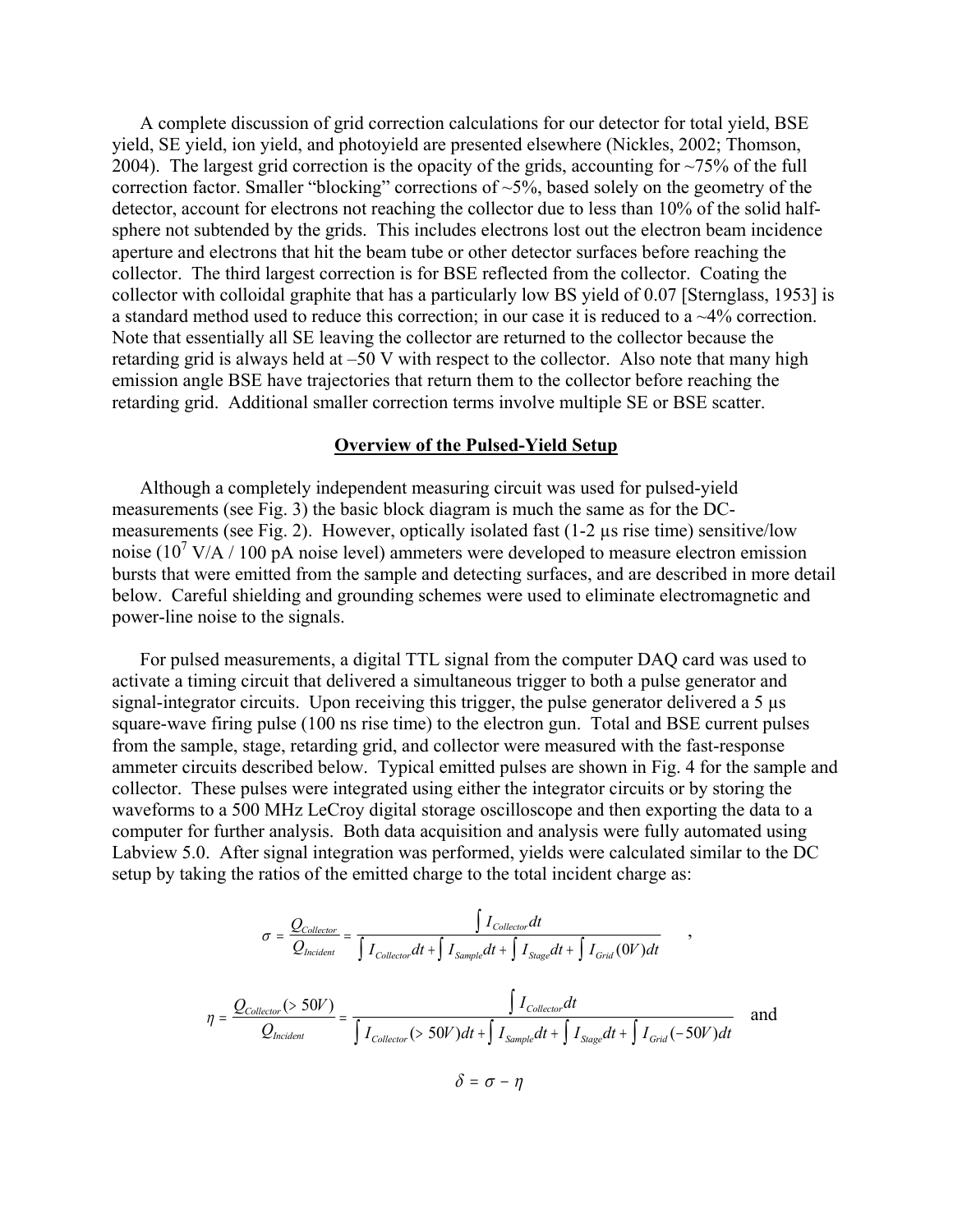



# **Details of the Pulsing Circuitry**

Most commercially available picoammeters have a low frequency bandwidth and are designed for current measurements with respect to the ground, and cannot be used for floating current measurements. To protect a data acquisition system from high floating voltages, and to avoid galvanic coupling between measurement and data acquisition circuitry, isolation amplifiers are needed as an interface between the input current detectors and the output voltage signals of the data acquisition system. Isolation amplifiers also reject large common-mode signals appearing at the input, and dampen ground loops since the inputs and outputs are floating relative to each other. For low current, low-noise, and wide frequency bandwidth floating current measurements, optically coupled isolation amplifiers are favored against modular devices using transformer-coupled modulation-demodulation. Optically coupled isolation amplifiers have the advantage of smaller size, wider bandwidth and integrated circuit reliability. Also, they use a DC-analog modulation technique that steers clear of problems associated with electromagnetic interference and coupling that most inductively coupled isolation amplifiers exhibit.

The circuit schematic of the opto-isolated ammeter (Fig 5) is composed of three stages. The first stage is a current-to-voltage converter that is a classic transimpedance amplifier based on a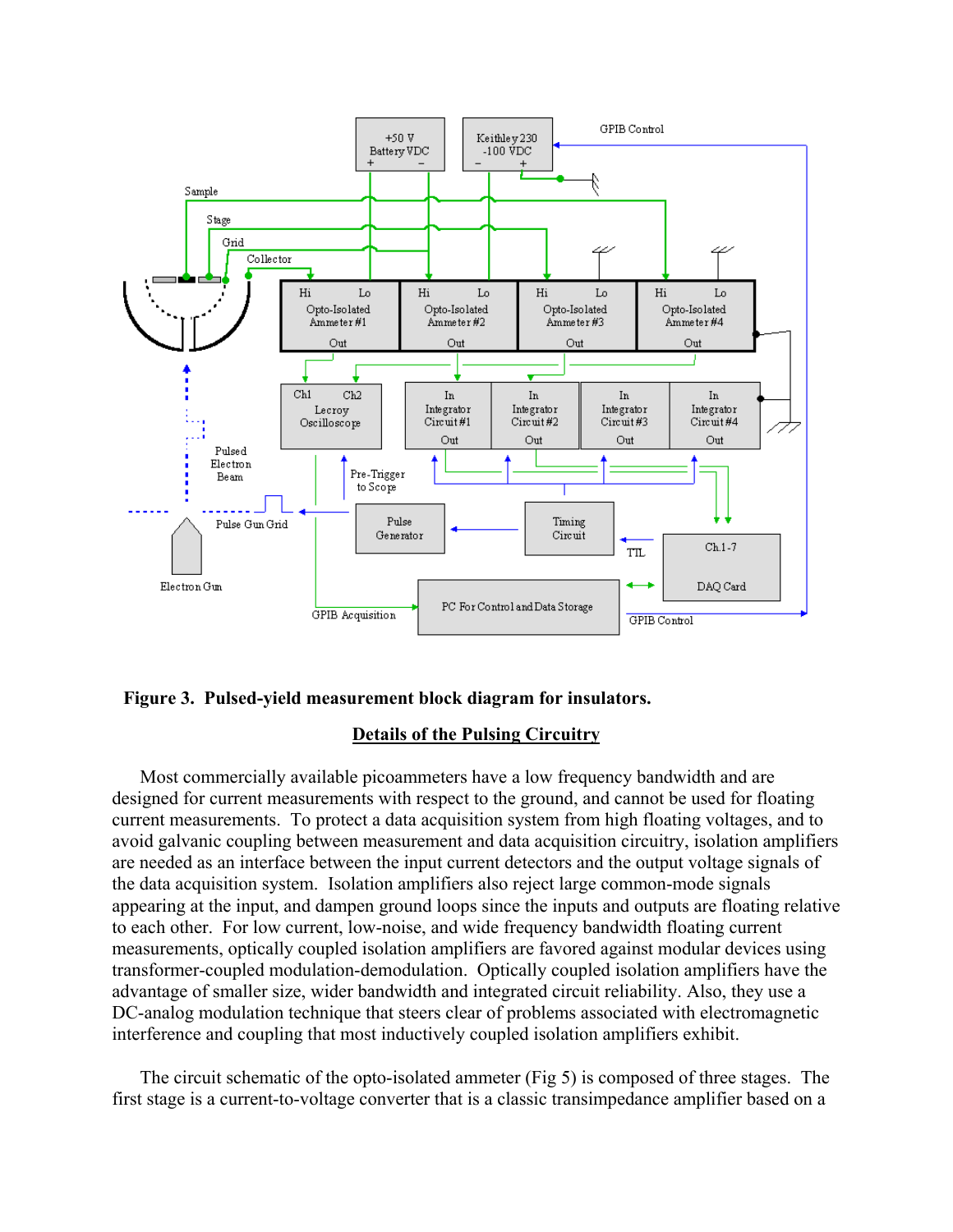

# **Figure 4. Measured sample (dot) and collector (solid) electron 5 µs, 50 nA pulses on Au at 800 eV. Similar pulsed signals were obtained for stage and grid surfaces. Delayed rise and fall times were caused by system capacitance and ammeter response times.**

low-noise and low-leakage current OPA602BP DIFIT op amp. As a rule most of the noise is induced on the first transimpedance stage of the ammeter so that optimal design of this stage is crucial for the overall performance of the ammeter. The feedback resistor,  $R_f$  was selected as a compromise between sensitivity, low noise performance, and highest possible speed to fulfill the electron impulse magnitude and duration limitations discussed above. The signal-to noise (SNR) ratio of the transimpedance stage is  $SNR = 10 \log( I_{in} R_f^2 / 2eB_f (1 + R_f/R_s)^2)$  where  $I_{in}$  is the input current (1-100 nA),  $R_f$  is the feedback resistance,  $B_f$  is the frequency bandwidth, and  $R_s$  is an effective current source resistance. It is seen that the higher the feedback resistance, the better the SNR. However, source  $C_s$ , feedback  $C_f$ , and input op amp,  $C_{in}$  capacitances slow down the time response of the transimpedance amplifier with time constants  $\tau = R_f C_{\text{in,s,f}}$  and significantly limit the optimal value of the feedback resistor  $R_f$ . It is found that the ammeter frequency response for feedback resistor values  $R_f$ <100 M $\Omega$  is mostly defined by the input capacitance that is an order of 3-7 pF for most of the available op amps. Taking this into account, the optimal value for the feedback resistor was selected in a range of 10-100 kΩ that allows us to achieve good sensitivity in the nanoampere current region, and low-noise performance at the level of 2-5  $pA/Hz^{1/2}$ , and a high frequency bandwidth of 200-400 kHz.

The second stage is a high linearity bipolar isolation amplifier with a gain of  $A_{op}=2$  or 10, selectable by a switch on the front panel of the ammeter. A wide bandwidth (DC to  $>1$  MHz) HCNR200 analog optocoupler, with a low nonlinearity of 0.01% and a stable transfer gain  $(K_3=I_{\text{pd1}}/I_{\text{pd2}})$  was chosen for this stage. The stage transfers the voltage signal from the first transimpedance stage to the third amplifying stage through optical coupling. The optocouplers allow a large potential difference  $(\sim 2.6 \text{ kV})$  between a common input ground and an output ground. Optical coupling is achieved through a light emitting diode (LED) with two matching photodiodes (PD1 and PD2) detecting optical signals from the same LED. Because of the unipolar nature of the LED, two optocouplers are combined together to provide bipolar optical coupling (see Fig. 5). Relatively small values of  $R_{in}$  and  $R_{11}$  (values recommended by the manufacture are typically >100 k $\Omega$ ) are chosen to provide the optocouplers' wide frequency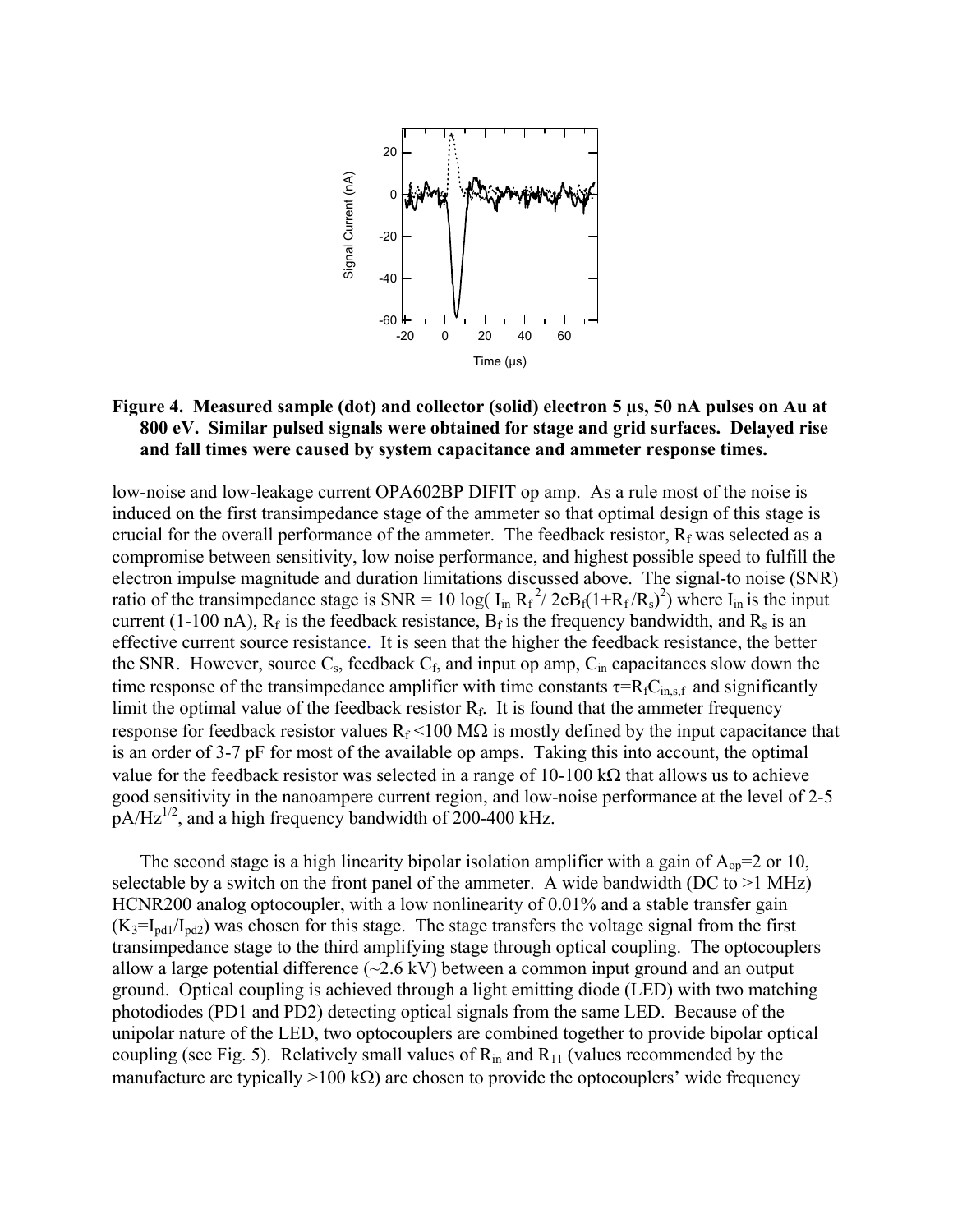band of ~1 MHz, given that the input and output time constants are defined primarily by the photodiode capacitance of  $C_{\text{nd}}$ ~22 pF as  $\tau_{\text{in}}=C_{\text{nd}}R_{\text{in}}$  and  $\tau_{\text{out}}=C_{\text{nd}}2R_{11}$ .

The third gain stage is composed of a standard inverting voltage amplifier, U7 with a gain of A=100. To provide amplification in a wide frequency bandwidth without any distortion of the signal detected by the first transimpedance stage, a low cost OP37GP op amp with a 63 Mhz frequency bandwidth was chosen for this stage as well as for optocoupler stages of the ammeter.

An overall output voltage of the 3 stage opto-isolated ammeter is thus defined as  $V_{out} = T A_{op}$  $A = I_{in}R_f A_{op} A = I_{in}R_f K_3(R_{11}/R_{in})A \sim I_{in}R_f AR_{11}/R_{in}$  where T is the transimpedance stage gain,  $A_{op}$  is the opto-isolation amplifier gain, and A is the output stage gain. The overall gain may be selected by switches S1 (gain T) and S2 (gain  $A_{op}$ ) on the ammeter front panel for a combined range of  $2x10^6 - 1x10^8$  V/A (K<sub>3</sub>=1 and A=100). The feedback potentiometer, R8, is used to set an overall amplifier gain to calibrate the ammeter, where G=TAopA.



**Figure 5. Circuit diagram of opto-isolated ammeter.**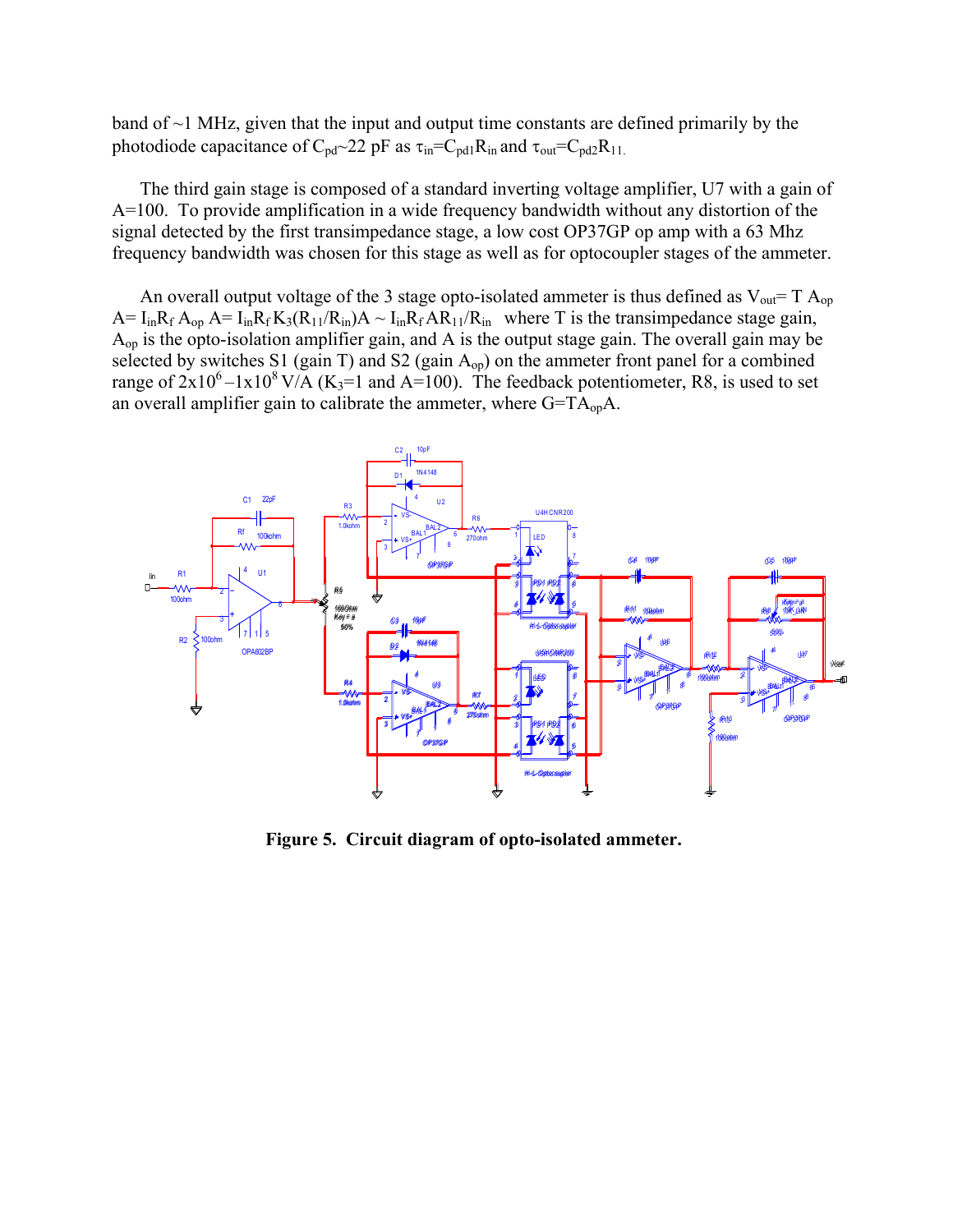

**Figure 6. Circuit diagram of the switched integrator and timing diagram of the sampleand-hold circuitry.** 

To convert a short impulse voltage signal from the ammeter to the DC output voltage, which can then be recorded by the computer through a data acquisition board, a switched integrator is used. A circuit diagram of the integrator and sample-and-hold circuit is shown in Fig. 6. For the integrating stage, an IVC102 precision integrating amplifier was chosen. This amplifier is based on a low-bias current FET op amp with integrating capacitors  $(C_1-C_3)$ , and low leakage FET switches  $(S_1 \text{ and } S_2)$ —all integrated on the same chip. Since the complete circuit is on a single chip, the IVC102 eliminates many of the problems commonly encountered in discrete designs, such as leakage current errors, stray capacitance interference, voltage offset drift, and noise pickup. High quality metal-oxide internal capacitors with excellent dielectric characteristics provide high temperature stability and low nonlinearity of  $\sim 0.005\%$  that is especially important for short integration times. TTL/CMOS-compatible timing inputs (switches S1 and S2) control the integration period, as well as hold and reset functions to set the effective transimpedance gain and reset (discharge) the integrator capacitor. The transfer function of the integrator is:

$$
V_{out} = \frac{1}{T}\int_{t_1}^{t_2}V_{in}dt = \frac{1}{T}\int_{t_1}^{t_2}I_{in}(t)R_tGdt = \frac{R_tG}{T}\int_{t_1}^{t_2}I_{in}(t)dt
$$

where  $V_{in}$  I<sub>in</sub>(t)R<sub>fG</sub> and  $V_{out}$  are input and output voltages of the integrator, I<sub>in</sub>(t) is a measured current at the ammeter input,  $R_f$  is the feedback resistor of the ammeter first transimpedance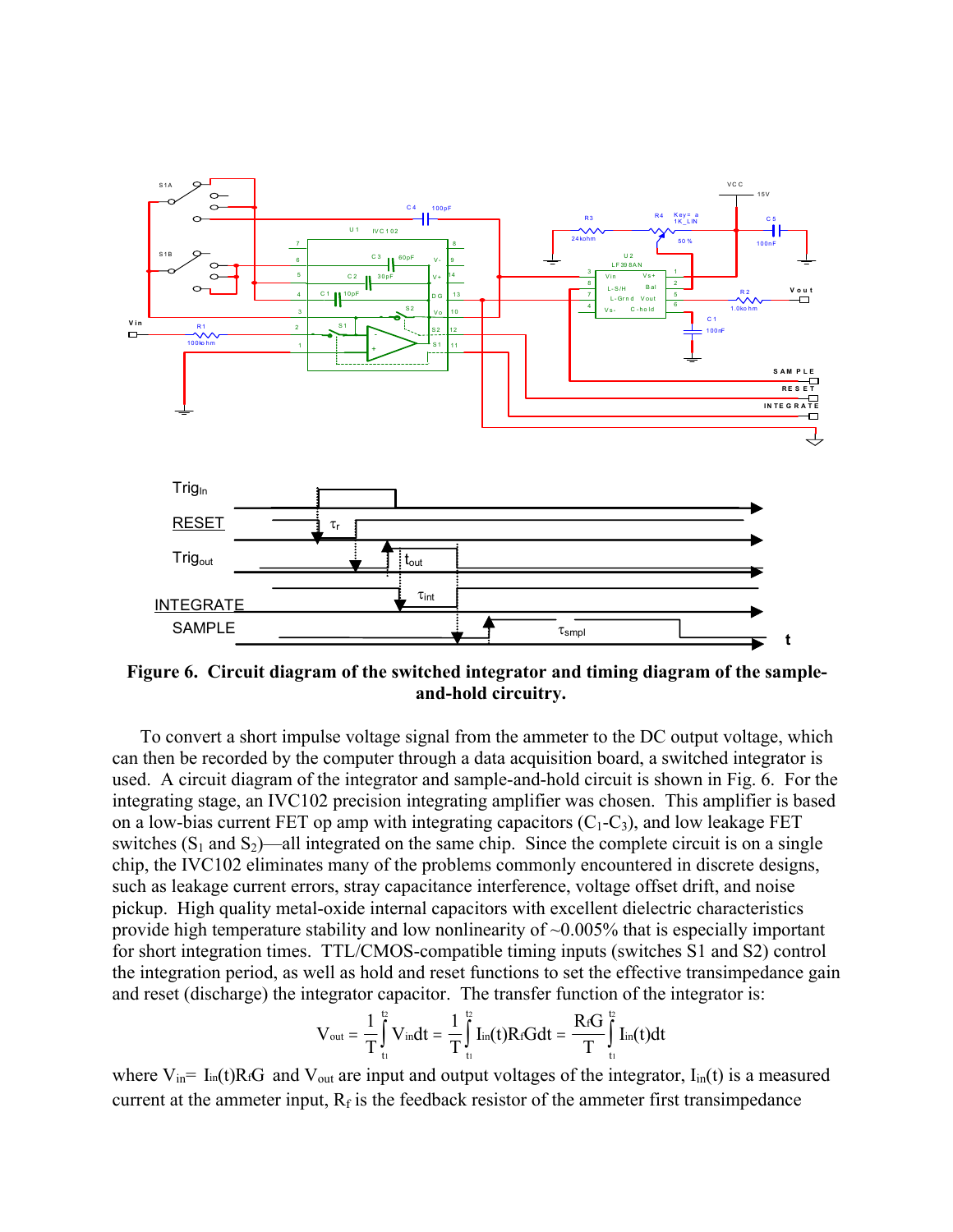stage,  $\Delta t = t_2 - t_1$  is an integration time and T=R<sub>int</sub>C<sub>int</sub> is the integrator time constant. The last integral is simply the charge measured for the time duration, ∆t, so that the final expression is:

$$
V_{\text{out}} = \frac{Q}{T}\,R_f G \mathop{=}(\Delta t/T)\,\left(I_{\text{in}} R_f G\right)
$$

Note that the integration time,  $\Delta t$ , should be longer than or equal to the current impulse duration. The integration time and the integrator time constant may be set independently over a range of 4-100 µsec.

Finally, to control the proper operation of the switched integrator and sample-and-hold circuit, a simple digital pattern generator (not shown) is used. This generator creates TTL level digital signals to control the RESET, INTEGRATE, and SAMPLE switches at a rate controlled by the trigger signal  $\text{Trig}_{\text{In}}$  from a computer. A timing diagram of these control impulses is shown in Fig. 6.

### **Neutralization Techniques**

Methods for insulator charge neutralization included a low-energy electron flood gun source (energies <1 eV) mounted adjacent to the sample (see Fig. 7) in the sample block, separated (center of gun aperture to center of sample) by 11 mm. The gun extraction grid potential was switched from suppression to emission mode for a few seconds between each incident electron pulse to neutralize positive surface charging as described above. This process was self regulating in that once the positive insulator was neutralized, the low energy electrons were no longer attracted to the surface, and a steady state current corresponding to a near-zero surface potential was achieved. The amount of flood gun current drawn to the sample was dependent on the gun's filament current and extraction potential as well as the sample potential. To test the effectiveness of the flood gun, a gold sample was placed next to the gun. Sample current was monitored as the sample was biased to positive potentials ranging from 0-50 V for three different extraction potentials, while maintaining a constant filament current of 1.3 A as shown in Fig. 8. Each data set was fitted with an asymptotically approaching exponential function. At a sample potential of 0 V, the current drawn from the flood gun varied from 6-75 nA, depending on extraction potential. This indicated that operating the flood gun for 1 s would deliver 4-5 orders of magnitude more electron fluence to the sample surface than a typical 5 µs, 50 nA incident electron pulse containing  $\sim 10^6$  electrons/pulse.

The effectiveness of the electron flood gun method remained questionable for eliminating negative surface charge or charge beneath the insulator surface. Either visible or UV light with energies of a fraction of the insulator bandgap (<10 eV) have been shown to stimulate photoinduced conductivity in materials such as  $Kapton^{TM}$  and polyethylene, and thereby accelerate the discharging process (Bass, 1998; Levy, 1985). To assist in the neutralization of negative charge, a mercury-gas and tungsten-filament lamp were mounted next to a quartz view port with a focusing lens to irradiate the samples. Measured intensities of the focused beams at the sample faces were  $\sim$ 35 mW/cm<sup>2</sup>. We found the electron flood gun to be the most effective tool for charge neutralization below 1 keV, based on yield-repeatability measurements. Preliminary discharging measurements on a chromic-anodized Al2219 alloy using the flood gun, mercury, and tungsten lamps are discussed elsewhere (Thomson, 2003).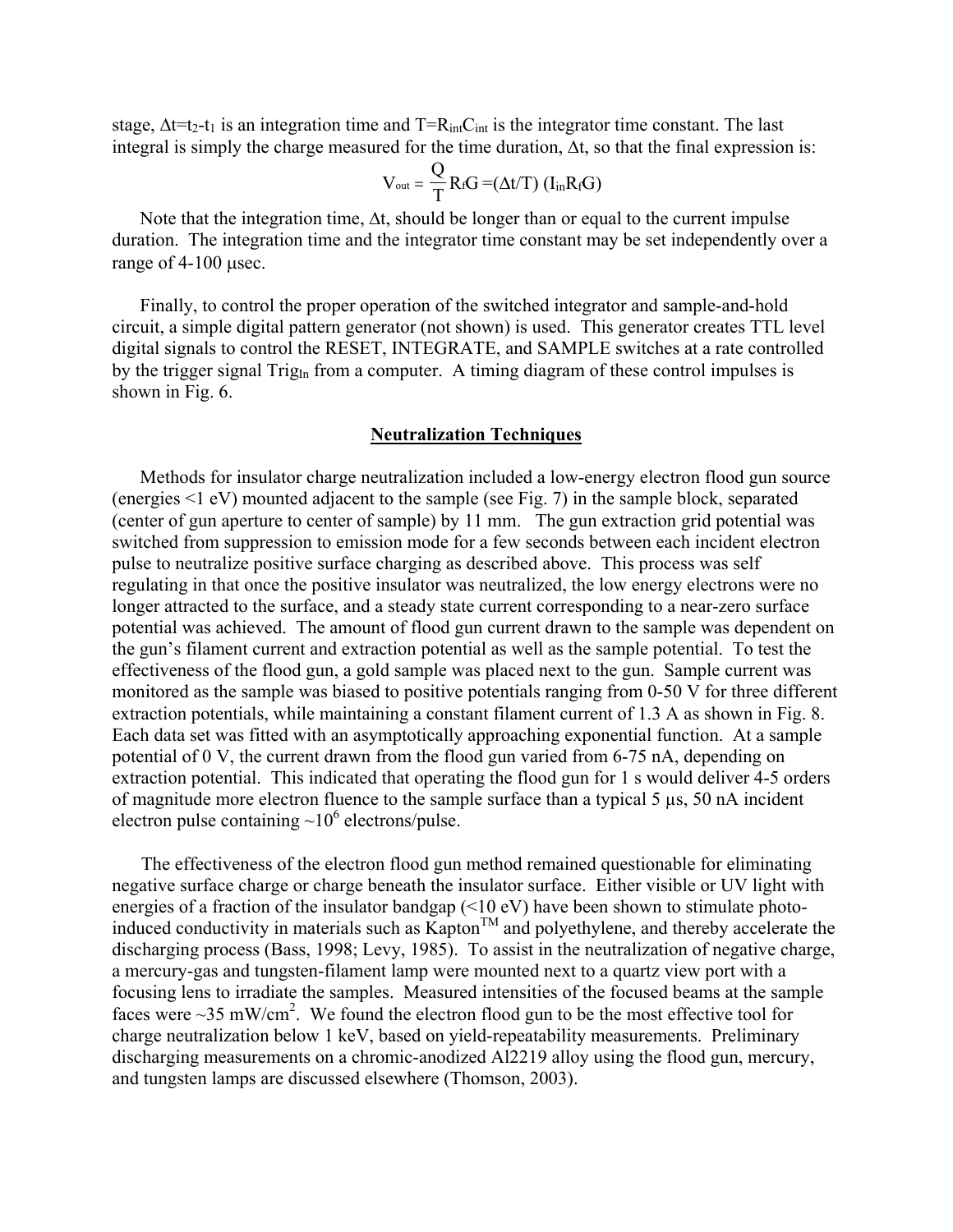

**Figure 7. An electron flood gun sits adjacent to insulator samples and neutralizes positive surface charge. Top: a picture of the flood gun and sample. Bottom: a SIMION simulation of the flood gun inside the detector cavity next to a positively charged sample at +0.5 V and retarding grid at -1 V** 



Figure 8. Flood gun current to a biased Au sample. I<sub>Fil</sub>=1.3 A for all data; only the gun **extraction potential is varied from 4 V (** $\bullet$ **), 3 V (** $\blacktriangle$ **), and 2 V (** $\blacksquare$ **). Sample current ranges from 5.5 nA to 75 nA at a 0 V sample potential, and from 42 nA to 380 nA at saturation.**

## **Pulsed-Yield Measurements**

The pulsed-yield setup was first tested on a conducting titanium sample to compare results directly to the DC-yield setup. The offsets and linearity of the four pulse ammeters were first calibrated using an oscilloscope (average of 100 traces of the pulse ammeters) and an accurate DC-ammeter over the range of 0-100 nA to an uncertainty of <0.5 nA using the low-energy electron gun in DC-mode (as a constant current source) at 400 eV. Next, operating the gun in single-pulsed mode at 5 µs pulse duration, 50 nA pulse magnitude, and at 400 eV the total collector charge was measured and calculated for each of the three ammeter amplification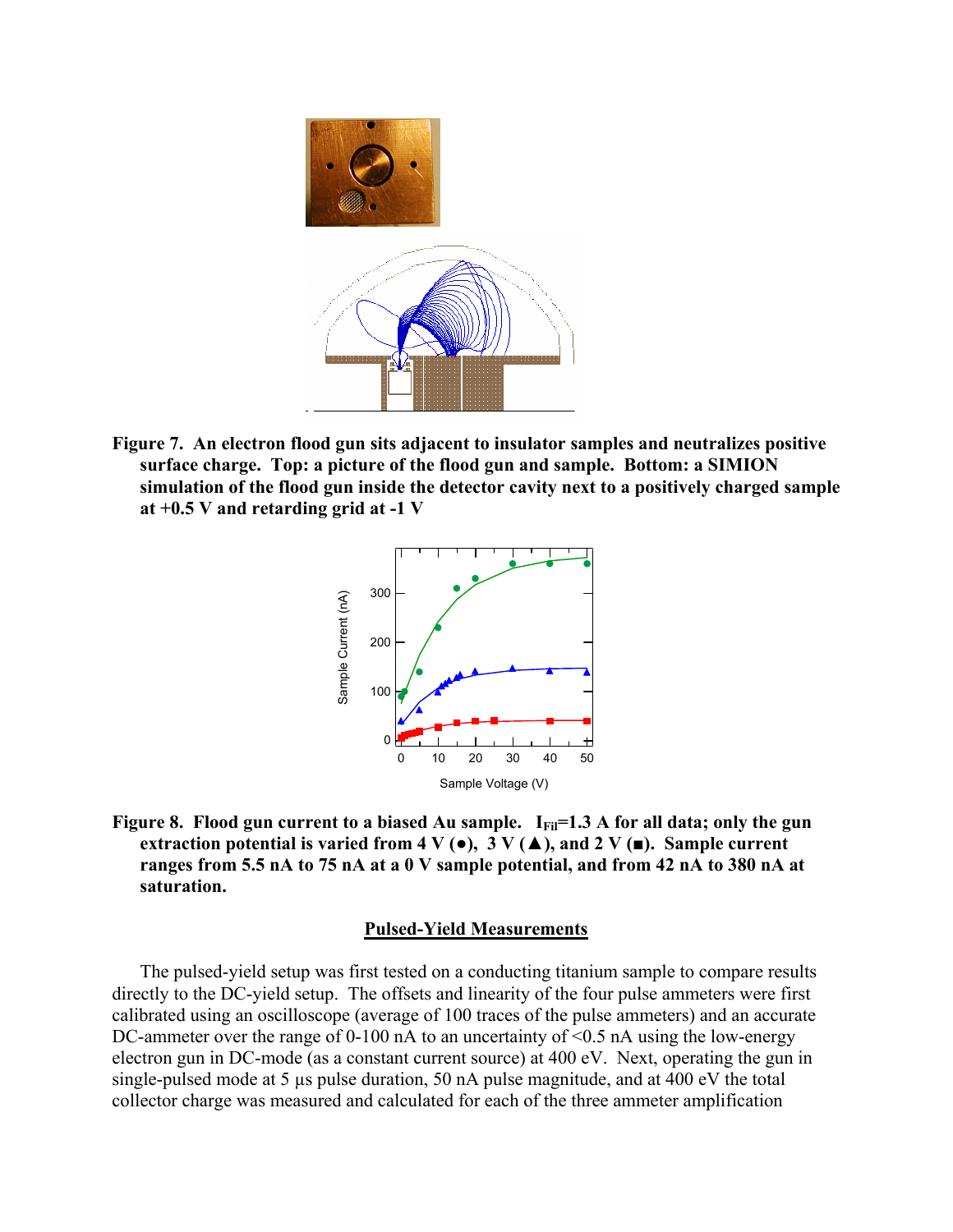settings (2 $\cdot$ 10<sup>6</sup> V/A, 1 $\cdot$ 10<sup>7</sup> V/A, and 2 $\cdot$ 10<sup>7</sup> V/A) for all ammeters, and results were compared for consistency. Variations between ammeter settings  $1 \cdot 10^7$  V/A and  $2 \cdot 10^7$  V/A were less than the uncertainty of repeated measurements on an individual setting, <10%. However, variations between the  $2.10^6$  V/A setting and the other two settings ranged between 20-50% most likely due to the poor signal-to-noise-ratio of the lower gain setting.

Integrator circuits were tested in comparison to charge-integration calculations using the trapezoidal-rule. This was done for two different time duration/integration time constant settings:  $\Delta t/T = 21.5/15.5$  µs and  $\Delta t/T = 12.5/9.0$  µs for both  $1.10^7$  V/A and  $2.10^7$  V/A ammeter settings. Error between integrator circuit and computational integrations were  $\sim$ 10% for all settings, however, results were slightly better when using an ammeter amplification of  $2.10^7$  V/A with ∆t/T= 21.5/15.5 µs settings. Variations in the integration results were attributed to small current DC offsets in the pulsed signals that were later adjusted for in Labview software data acquisitioning.



**Figure 9. Fractional error as a function of pulse current magnitude and number of pulses for total yields (top) and BSE yields (bottom) using the low energy STAIB gun at 400 eV on conducting Ti at 10 nA (●), 25 nA (▲), 50 nA (▼), 75 nA (♦), and 100 nA (■) impulse magnitudes. Fits vary as the inverse of the root of the number of pulses.** 

Repeated insulator measurements at a given beam energy were averaged to decrease the electron yield uncertainty, but came at the expense of both greater data acquisition time (since the sample must be flooded between incident pulses) and increased sample radiation exposure. In order to balance measurement uncertainty with sample irradiation exposure, error diagnostics for the pulsed-yield system were performed by taking 100 single-pulse total and BSE yield measurements on conducting titanium at different 5 us impulse magnitudes of 10 nA, 25 nA, 50 nA, 75 nA, and 100 nA (as measured by the collector) at a beam energy of 400 eV. Results for the percent fractional error for both total and BSE yields are shown in Fig. 9, and depended both on the signal amplitude and on the number of pulses/measurement. Data are fitted with

$$
\%FE(N) = \frac{100}{\sqrt{N}} \left( \frac{YLD_{Stdev}}{YLD_{Mean}} \right)
$$

where N is the number of pulses/yield measurement,  $YLD<sub>Stdev</sub>$  is the yield standard deviation and  $YLD<sub>Mean</sub>$  is the average yield value. Data was generally taken using ten pulses/measurement at 50 nA impulse magnitude such that the percent fractional errors were 5% and 20% for SE and BSE yields, respectively.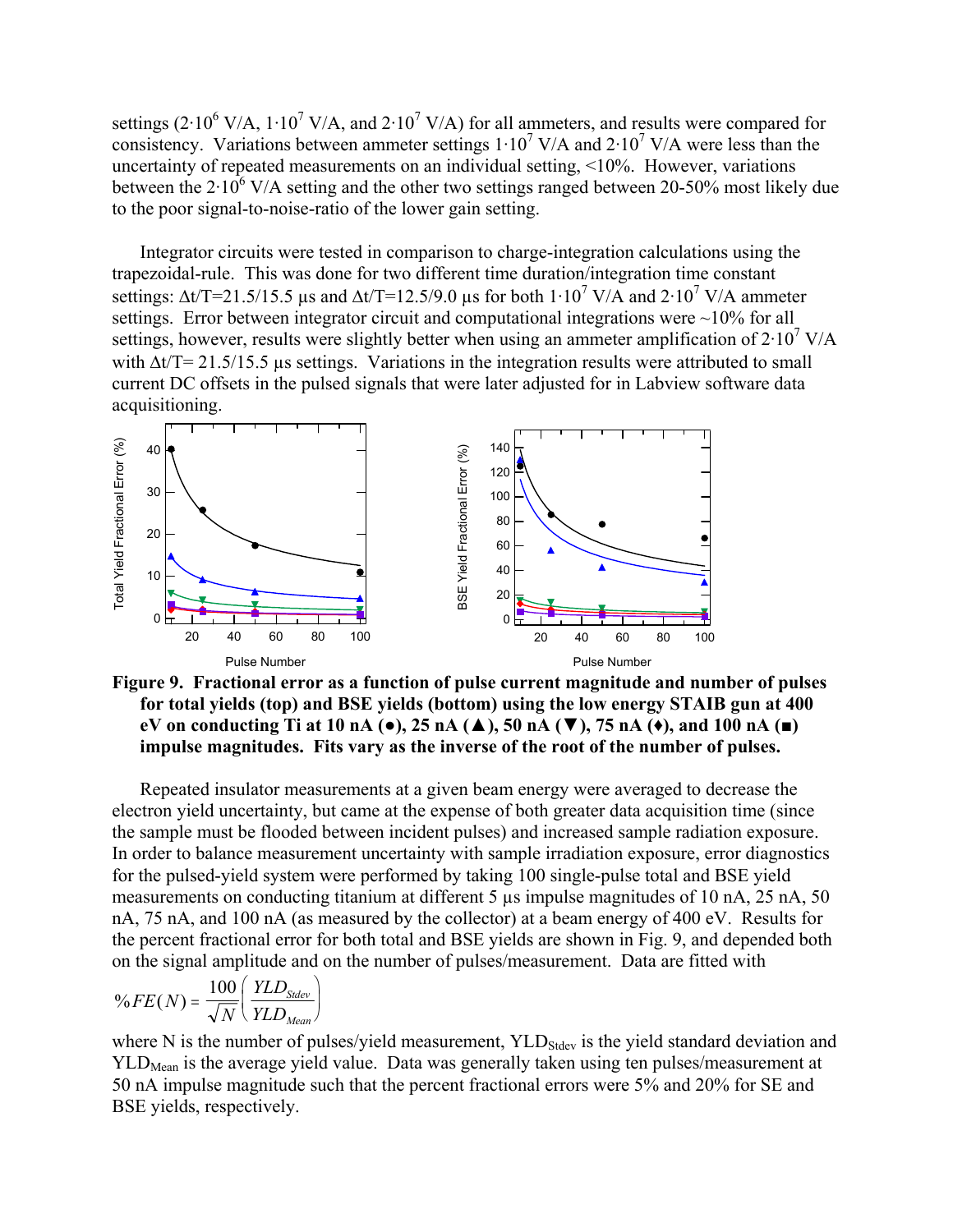The absolute accuracy of the pulsed-yield measurements was tested on a titanium sample and compared to DC-yield results with discrepancies <5%. As can be seen in Fig. 10, the two approaches are quite comparable for total, SE, and BSE yields. Additionally, a pulsed SE spectrum was taken at beam energy 400 eV on titanium as shown in Fig. 11.

Finally, to demonstrate the pulsed setup on an insulator, a yield curve was taken on insulating anodized Al 2219 alloy as shown in Fig. 12 along with the Feldman semi-empirical fit used in the SEE Charge Collector Knowledge Base (Dennison, 2002). The flood gun was used after each electron beam pulse to neutralize the sample. Estimates for the maximum yield were  $\delta_{\text{max}}=3.0\pm0.1$  at  $E_{\text{max}}=300\pm50$  eV, and the first and second crossover energies were  $E_1=50\pm10$  eV and  $E_2=1400\pm100$  eV. Further data on this and other insulator samples is provided in other conference proceedings (Thomson*,* 2003).



**Figure 10. Comparison of pulsed total (●), SE (▲), and BSE (▼) yields with DC (solid lines) yields for Ti. Each data point is the mean of 10 pulses (standard error as bars), of time duration 5 µs and magnitude 50 nA.** 





**Figure 11. Pulsed-yield SE spectra on Ti at 400 eV. Data is fit with the Chung and Everhart model. Each data point is the mean of 10 pulses (standard error as bars), of time duration 5 µs and magnitude 50 nA.**

**Figure 12. Pulsed-total yields (5 µs pulses with amplitudes 50 nA, each data point is 10 pulses) for insulating anodized Al2219 fitted with a Feldman Model.**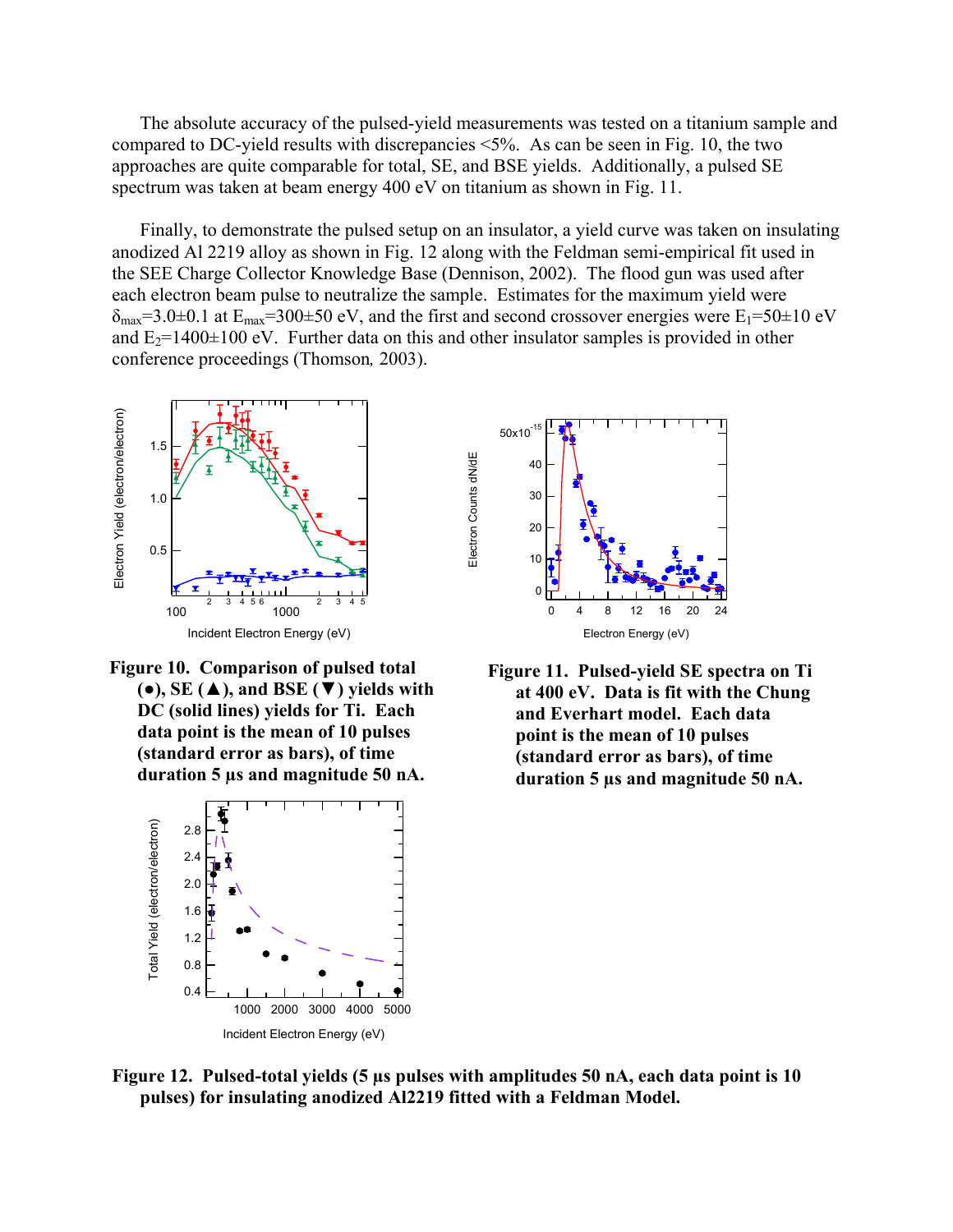### **Summary and Conclusions**

The measurement of absolute SE, BSE, and total yields of both conductor and insulator materials provides important parameters for the NASA/SEE's Charge Collector material database. At USU, we have performed careful calibration of our detector setup to make accurate SE yields on conductors and insulator materials with absolute uncertainties of <5 %. We have also developed fast-response, optically isolated electron detection equipment that is synchronized with the pulsing of electron guns, integrator circuits, and computer data acquisition. Neutralization techniques such as electron flooding and UV sources have also been implemented. The absolute yields for a titanium conductor sample were measured, and have been shown to produce consistent results using both the pulsed-yield and DC-yield setup. Finally, pulsed-yield measurements on an anodized Al2219 aluminum alloy insulating sample have been demonstrated without significant charging distortions.

## **Acknowledgments**

The work presented was supported in part by the NASA Space Environments and Effects (SEE) Program and a NASA Graduate Fellowship through Marshall Spaceflight Center. Samples were supplied by the Materials, Processes, and Manufacturing Department at NASA Marshall Space Flight Center, and Sheldahl, Inc.